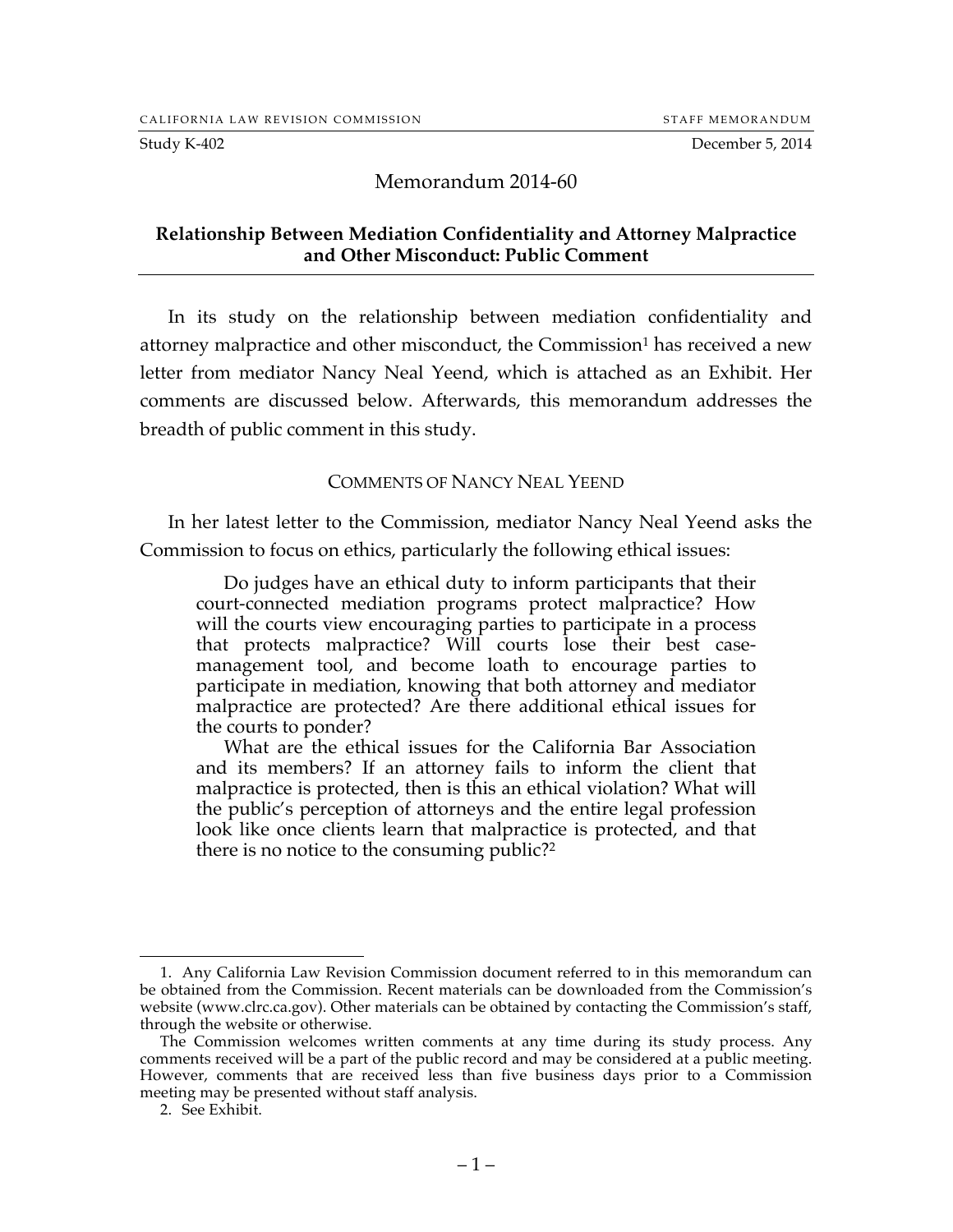She suggests that these scenarios "are not only plausible, but also they are a train wreck waiting to happen."3 She urges the Commission to "provide definitive guidance, and sooner rather than later."4

She further writes that "[i]f the Commission is unable to recommend an exception to report both attorney and mediator malpractice, then there is a very simple solution — create a rule that attorneys and mediators must make a written, specifically worded, disclosure that their malpractice is protected."5 She notes that "[t]here could be a required paragraph that provides unequivocal wording, notifying all disputing parties that malpractice is protected, and then if the participants agree to mediate, they could check a box or initial, removing malpractice from under the confidentiality umbrella."<sup>6</sup>

Ms. Yeend's questions and suggestions deserve consideration. With regard to treatment of ethical issues, however, the Commission needs to be mindful of the appropriate roles of the State Bar and the Supreme Court, as opposed to the Legislature and others involved in the legislative process.

## BREADTH OF PUBLIC COMMENT

In the course of this study, the Commission has been fortunate to receive many public comments, particularly from mediators and attorneys, but also from some mediation parties and other sources. Such input is crucial in the Commission's study process, helping to inform and shape its recommendations to the Legislature and the Governor.

When it met in September, the Commission considered a comment from Karen Mak, urging the Commission to try to obtain greater participation from mediation parties — i.e., the disputants themselves, not their representatives or the mediator. <sup>7</sup> The Commission discussed the difficulties involved in generating such participation, particularly the lack of any organized group consisting of mediation parties (in contrast to the State Bar, numerous local and nationwide bar associations, and many mediation and ADR organizations).<sup>8</sup>

At the September meeting, the Commission also directed the staff to send a notice to persons on the mailing lists for this study, encouraging them to spread

 <sup>3.</sup> *Id.*

<sup>4.</sup> *Id.*

<sup>5.</sup> *Id.* 6. *Id.*

<sup>7.</sup> See Memorandum 2014-36, p. 4 & Exhibit p. 6.

<sup>8.</sup> Minutes (Sept. 2014), p. 4.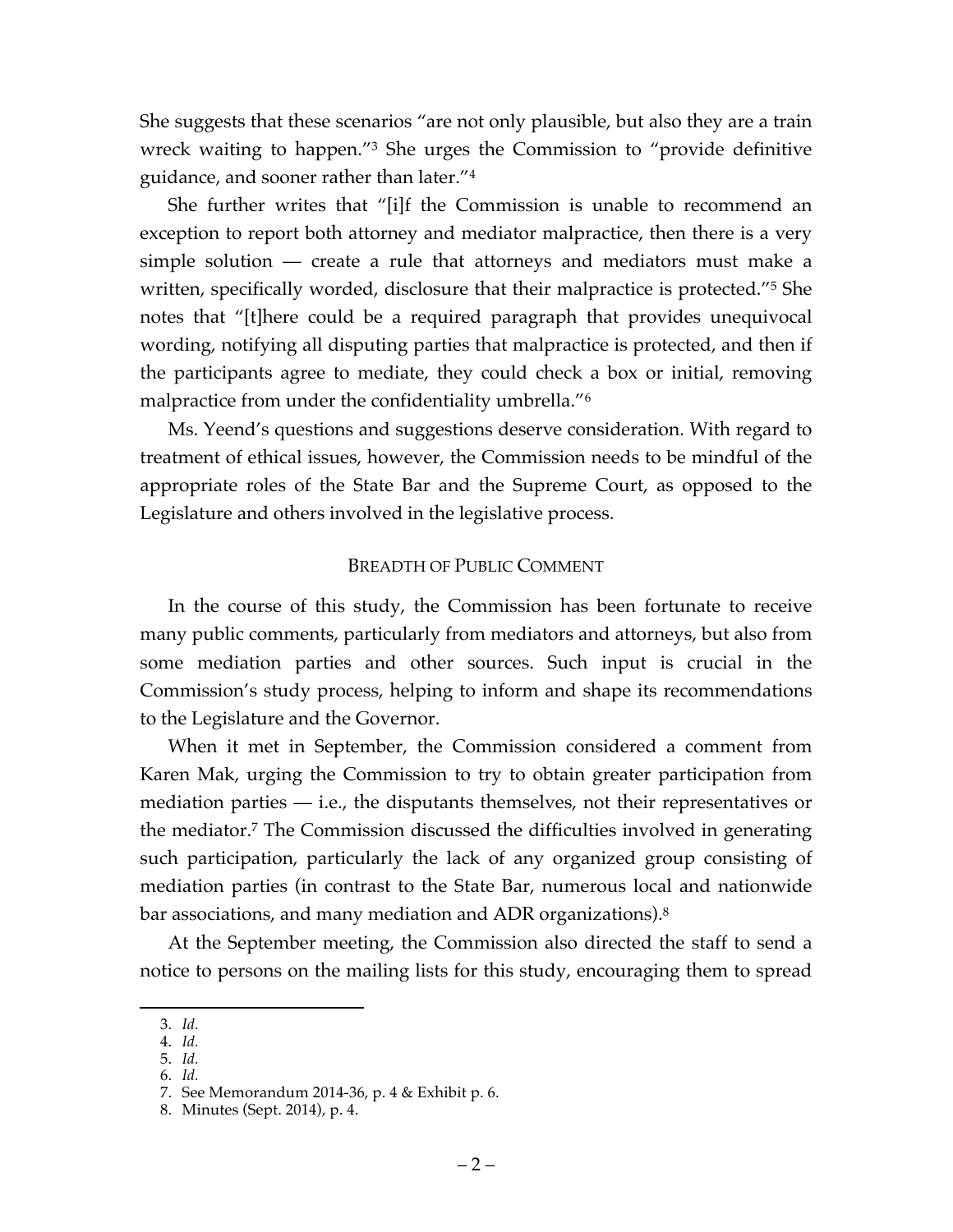word about the study to others who might be interested in it.<sup>9</sup> This memorandum constitutes that notice; the staff hereby respectfully requests that anyone reading it **consider whether there is anything they can do, or the Commission can do, to effectively encourage mediation parties (as well as others) to participate in this study and share their views with the Commission,**  so that the Commission can properly take their views into account in making its recommendations.

**If anyone has a suggestion for the staff or the Commission regarding this matter, we are eager to hear it.** Suggestions and other comments can be in any format. They may be submitted to the Commission's Chief Deputy Counsel, Barbara Gaal, via email at the following address:

bgaal@clrc.ca.gov

Alternatively, suggestions and comments may be submitted by traditional mail to the following address:

> Barbara Gaal Chief Deputy Counsel California Law Revision Commission 4000 Middlefield Road, Room D-1 Palo Alto, CA 94303

There is no deadline for providing input. The Commission's study is ongoing and there will be ample time for interested persons to submit, and the Commission to consider, written comments on the topic in question.

In addition, interested persons are welcome and encouraged to participate in the Commission's public meetings. Meeting agendas are available on the Commission's website at:

http://www.clrc.ca.gov/Menu1\_meetings/sitemap1.html

The Commission maintains both a traditional mailing list and an electronic notification system for this study. Interested persons can subscribe to the electronic notification system by following the directions at the following web address:

http://www.clrc.ca.gov/K402.html

Background information on the Commission's study, including all of the staff memoranda and minutes, is available at the same web address.

 <sup>9.</sup> *Id.*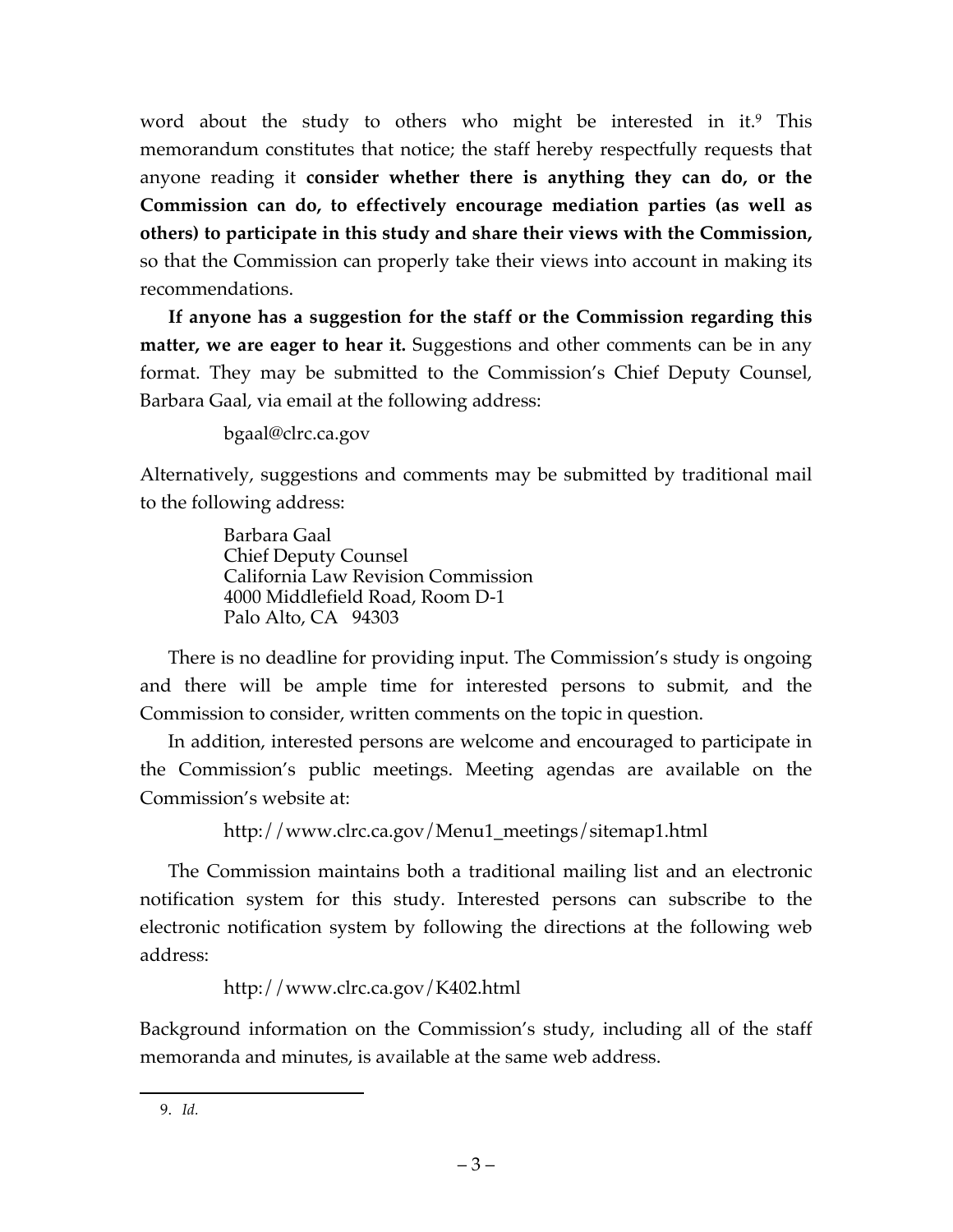Although the Commission is interested in input from any knowledgeable source, **it cautions such persons to be mindful of existing constraints on disclosure of mediation communications and materials.** That is particularly important with respect to a mediated dispute that remains pending.

In sharing information and views with the Commission, it is not necessary, and may be improper, to describe what happened at a particular mediation. Instead, **comments that describe a situation in hypothetical terms, without revealing details that may disclose the identities of actual mediation participants, are preferable.**

Respectfully submitted,

Barbara Gaal Chief Deputy Counsel